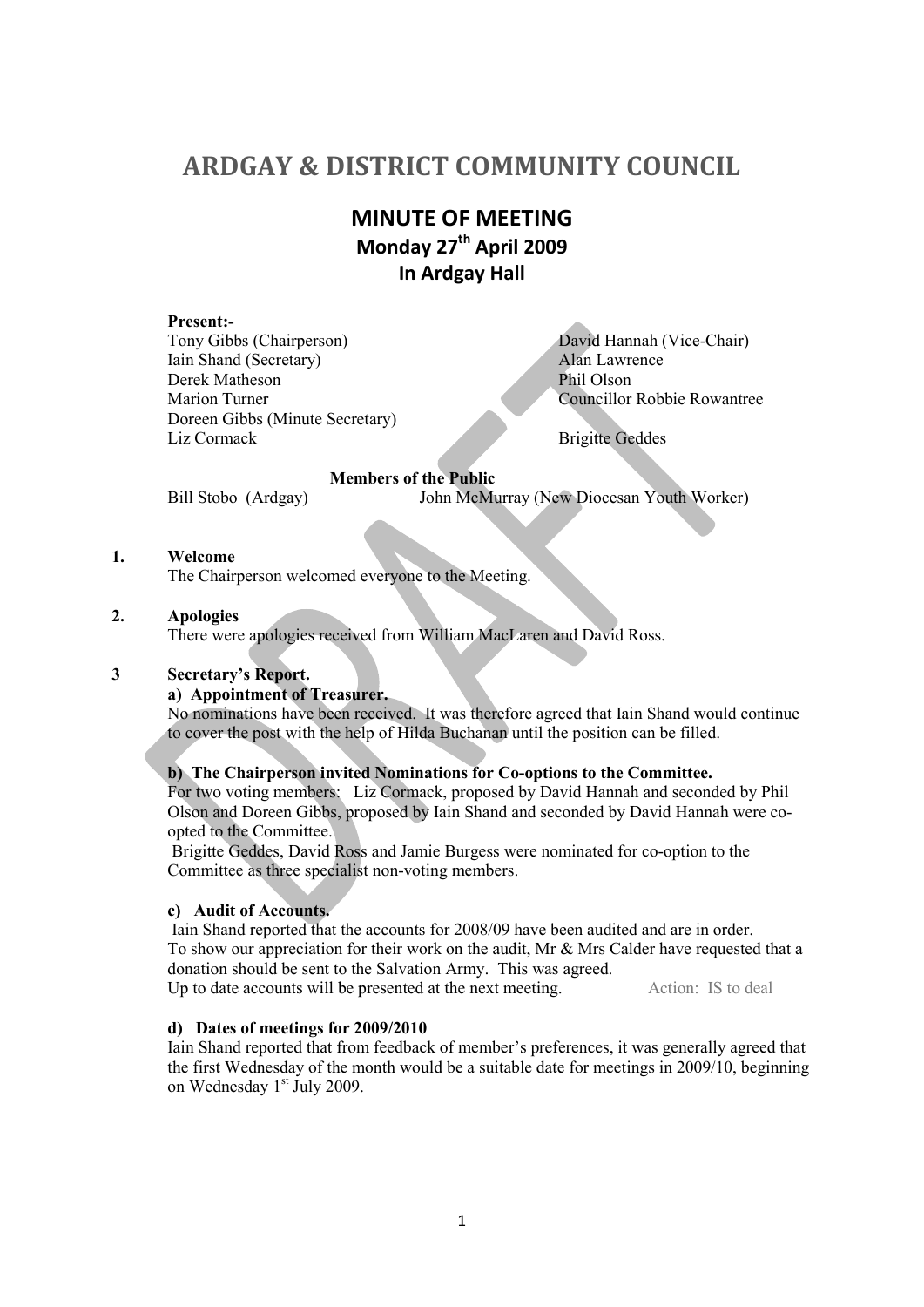# **4. Minutes of the Previous Meeting held on Monday 6th April 2009**

#### It was noted that **Minute 3** – **Ardgay Community Website** should read:

Phil Olson and Iain Shand were asked to investigate the feasibility of having our own website; to look at the various options available and the cost implications involved. The minutes were then agreed, proposed by David Hannah and seconded by Alan Lawrence.

#### **5 Matters arising from the minutes of the previous meeting. Ardgay Community Council Website**

Phil Olson outlined various suggestions for a website. Iain Shand and Phil Olson will collaborate on further research for this project and report back with their findings.

Action: PO and IS

#### **Bus Shelter**

We have no new information to report. Robbie Rowantree will try to get an update from Campbell Stewart Action: RR Campbell Stewart.

#### **Christmas Lights**

It was suggested that the Kyle of Sutherland Gala Committee may be able to help with storage facilities for the Christmas Lights, and this will be discussed with members of that committee.

## **Windfarms**

#### **Achanay Windfarm**

Following the open meetings attended by the SCF the next stage will be the appointments of representatives from the Community. The procedure for selection of these reps to be decided by the SCF.

#### **Rockby Sea/Fearn Renewables**

 Tony Gibbs reported that he has been informed by Paul Hoggarth the Chair of Edderton CC that Charlie Brookes is working on the premiss that all four Community Councils agree to his original proposals and nothing will be paid out until the new windmills have been operating for a year. These have yet to be constructed

#### **Beinn Tharsuinn**

Tony Gibbs reported that he has been concerned that Ardgay CC have not been kept up to date on current matters relating to the Beinn Tharsuinn Windfarm Board, and in particular the present situation regarding funds available to Ardgay. Following conversations with Phil Tomalin the Company Secretary to the Board, this has now been clarified and the current financial position is as follows:-

| Balance left from 2008/09 |  | 3,447.00  |
|---------------------------|--|-----------|
| Funds this year $2009/10$ |  | 10,400.00 |
| Total available to date   |  | 13,847.00 |

#### **Newsletter**

 There has been good feedback from the last edition and thanks to the efforts of Committee Members every house in the District should have received a copy. David Hannah was disappointed in the response to the Traffic Survey Form enclosed in the Newsletter. Only 2% of the forms have so far been returned. Discussion on Community Transport and the results of the survey will be discussed at the next meeting. For information, a map showing the boundary of the Ardgay District will be attached to the minutes.